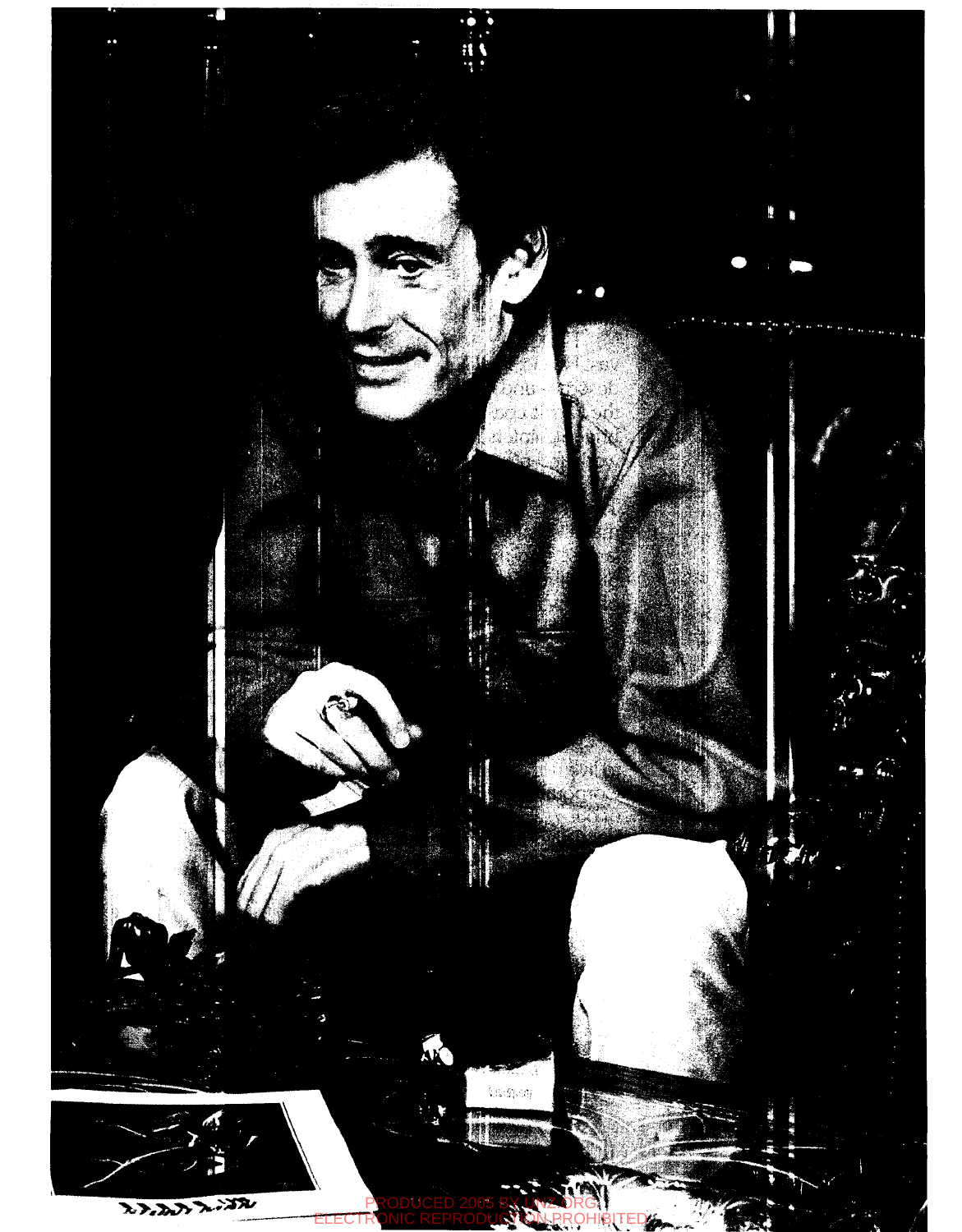# Peter O'Toole's Dramatic Comeback

## by Robert F. Moss

**P**eter O'Toole is wearing his<br>emerald green socks today. He<br>cigarette holder, another long-standeter O'Toole is wearing his emerald green socks today. He is gesturing with his black ing adornment. The Apollonian face remembered from *Lawrence of Arabia* and *The Lion in Winter* now appears permanently flushed and fatigued from a long love affair with "Madame Bottle," as O'Toole refers to alcohol. He looks a decade older than his 48 years. The famous blue eyes survey baskets of fruit that wellwishers have sent to his Beverly Hills hotel room. "Strange that no one sends a man flowers in America," he observes. The comment is O'Toole's equivalent of small talk. The cigarette holder is for effect. And, as befits an Irishman, the emerald green socks are for luck.

Oddly enough, the socks appear to have rewarded O'Toole's faith. After a long season of near-obscurity, the actor now has a room at the top again. This career is infamous for careening from remarkable highs (the lunatic earl in the film, *The Ruling Class*) to remarkable lows (a *Macbeth* on stage that one London critic proclaimed "the worst Shakespearean disaster since the burning of the Globe"). A year ago, O'Toole was on view only in expensive pornography *{Caligula)*  and box-office bombs *(Zulu Dawn).* 

This month, he is both an Academy-Award contender for his muchacclaimed performance as Eli Cross in *The Stunt Man* and the powerful star of the most expensive television series ABC has ever made, the \$22 million *Masada* (aired April 5-8). In this eight-hour mini-series, O'Toole plays General Flavius Silva, a

commander of Roman troops in ancient Judea during Rome's sevenyear war against the Zealots, a Jewish sect whose refusal to surrender made their name a synonym for ideological determination.

O'Toole's remarkably swift comeback, like almost everything else in his professional and personal life, is extreme. An Irish Catholic who grew up in the slums of Leeds, England, he began his career as an outsider breaking the conventional mold of English acting. At the Royal Academy of Dramatic Arts, where technique is taught as objectively as mathematics, O'Toole studied alongside such famous classmates as Albert Finney, Richard Harris, and Alan Bates. He graduated just as the winds of change were beginning to rattle the English acting tradition.

Because the ideal of the British middle class has always been a suave surface, a complementary acting style had arisen. The poise, urbanity, and cut-glass diction of Alec Guinness, of James Mason, of Michael Redgrave are what we have come to expect from the long tradition of classically trained English actors.

But when O'Toole and his colleagues were embarking on their careers in the late Fifties, a new guard of English playwrights was introducing a new sort of English play: the working-class drama that would soon dominate the London stage. In these plays, beginning with John Osborne's *Look Back in Anger,* lower-class heroes rebelled against the status quo. And so did the performers who appeared in them. The angry young plays of Osborne and his contemporaries required angry young actors, who hadn't

lost their empathy for the masses and the vernacular. Those playwrights found their voices in the dialects of O'Tooleand his classmates. By the early Sixties, Kenneth Tynan, the Zeus of British theater critics, had pronounced O'Toole, Finney, and Harris the best actors of their generation.

At the forefront of this crowded field, O'Toole came to represent a new breed of English leading man, unlike any previous British actors, whose chilly temperaments and self-restraint seemed to preclude raw emotions. But these younger performers had no difficulty raising their voices in front of an audience. In comparing O'Toole to Ralph Richardson and John Gielgud, Λ'έ'Η· *Yorker* film critic Pauline Kael astutely describes the central difference: "O'Toole's king (in *The Lion in Winter)* suggested physical strength and heroic power. He could bellow. (Can one imagine Gielgud bellowing?) He could be brutal. (Can one imagine Richardson as a brute?)"

Although his technical training places him within the British acting tradition, O'Toole's spiritual kinship is with John Barrymore, Marlon Brando, George C. Scott, and other powerful, impassioned American performers. His emotional storms could have blown across the Atlantic from Lee Strasberg's Actor's Studio, where the Method approach to acting reigns. Richard Rush, the American who directed *The Stunt Man,* notes that O'Toole, like Brando and other practitioners of the Method, works hard to "personalize" his roles. "O'Toole can reach back into a lot of personal experience in shaping a part," says Rush. O'Toole readily admits: "Brando has been a tremendous influence on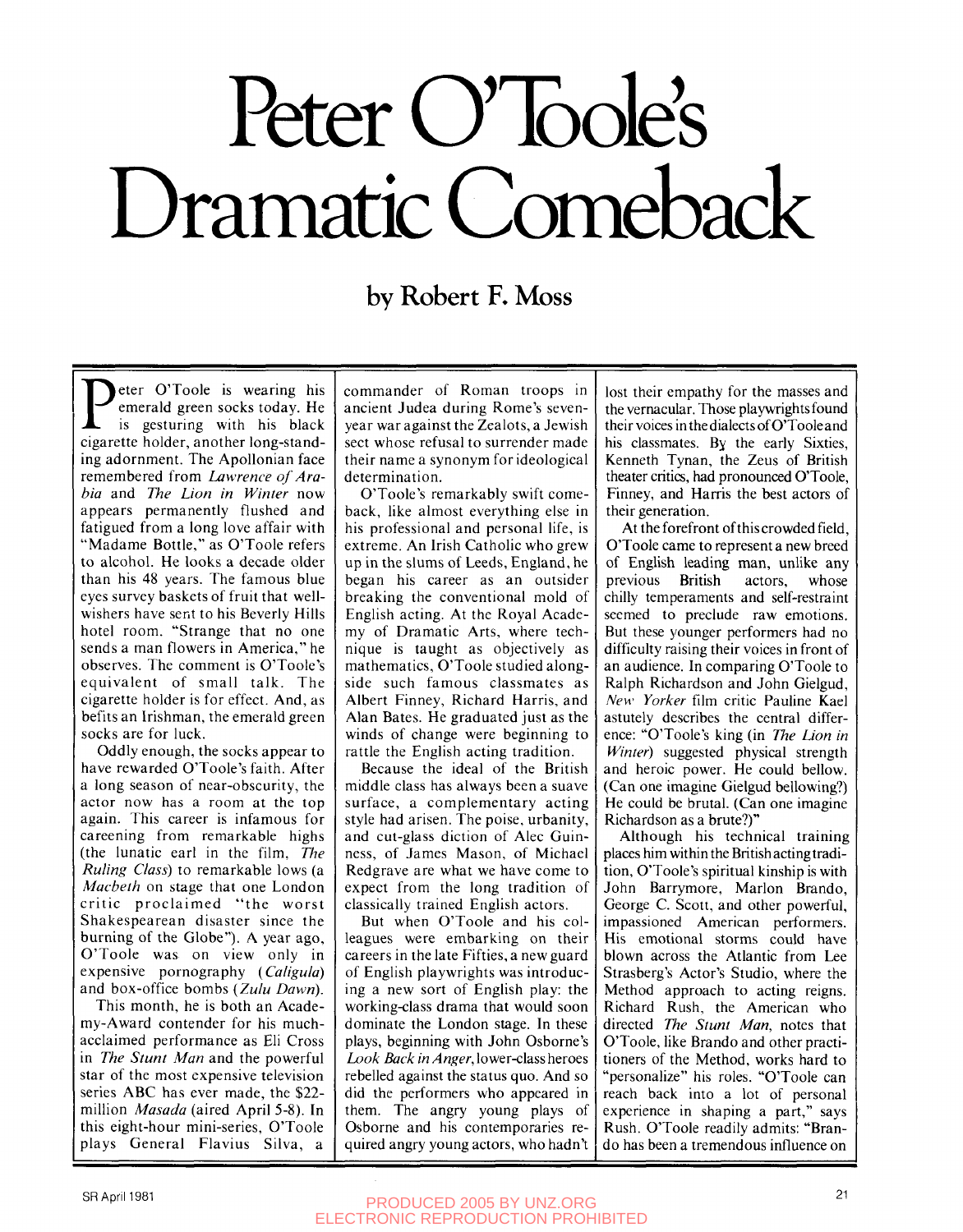me."And certainly. O'Toole does bring to his work some of the sheer animal power for which Brando is famous.

In England, however, it is Lord Laurence Olivier with whom he is most often compared. Like Olivier, O'Toole first achieved international recognition as a handsome leading man who preferred to pursue diverse character roles. But there is an essential difference between them. Olivier assembles his performances in the empirical, British fashion: by observation, research, and painstaking accumulation of detail. He camouflages himself in a role, leaving the audience unable to discern the real Olivier. O'Toole, however, doesn't hide behind the part. With his excesses and intensity sprawling across the stage or screen, he often appears to be telling us as much about himself as he is about the character. And, on occasion, we feel as if we are getting to know the real Peter

oblique about O'Toole's pick-me-ups, asserting that the actor was on cocaine throughout the filming of that movie.

O'Toole's unconventional behavior has precipitated two instances of physical collapse, the dissolution, in 1975, of his 16-year marriage to actress Sian Phillips—and at least one lawsuit. Joseph E. Levine, who produced *The Lion in Winter,* charged that O'Toole's drunken escapades drove the picture over budget. In an interview with the *New York Times* in 1972, O'Toole recollected that one of Levine's people produced some "startling evidence": "I never knew what it was, but I gather it was something pretty hairy. I must have been urinating in a doorway or something." The costar, Katharine Hepburn, threatened to quit unless the hijinks were curbed. In an unsuccessful court battle, Levine sought to withhold a portion of his star's salary.

### **OToole courts excess as much as success. "Of course," he acknowledges. "Otherwise, everything would be bland and mediocre."**

#### O'Toole very well indeed.

The anger that O'Toole and his comrades brought to their roles surfaced in their personal lives, too. As critics tracked their professional coups, reporters smirked over their private difficulties. Alcohol, for instance, has undermined the careers of Richard Harris and Richard Burton. But for O'Toole, the collision between his private and professional lives has proven particularly damaging.

Asked about his alcoholism, O'Toole responds with quiet pride, "I haven't had a drink in nine years." (Several press reports have taken exception to that statement.) He has told interviewers that he stopped imbibing simply because "it was a bore." But another source comments, "He doesn't drink because if he does, he'll die. They took his pancreas out."

Boris Sagal, who directed O'Toole in *Masada,* considers his star "a selfdestructive individual. The man never stops smoking cigarettes and drinking coffee. And God knows what else he takes on the side to keep himself going." A former *Penthouse* executive connected with the *Caligula* production is less

O'Toole is well aware that he courts excess as much as success. In conversation, he gestures freely with his cigarette holder, and he favors, as does Eli Cross in *The Stunt Man*, florid outfits (turquoise pants, bright blue shirts, and silk scarves). "Of course I've had many troughs and crests," he acknowledges. "One must strive. Otherwise, everything would be bland and mediocre." As Pauline Kael wrote of the flamboyant film director in *The Stunt Μαη,^'Έλχ*  Cross could be called almost anything and it wouldn't be wrong and it wouldn't insult him." The same holds true for O'Toole. "There's a largerthan-life quality about O'Toole offstage and on," agrees George Eckstein, producer of *Masada.* 

In his finest professional moments<br>no matter how flamboyant, OToole<br>has drawn on his outsider sensibility<br>that the Royal Academy of Dramatic n his finest professional moments no matter how flamboyant, OToole that the Royal Academy of Dramatic Arts couldn't erase. His most memorable characters have ranked as renegades, whether kings or commoners. In his first major screen role, O'Toole played Lawrence of Arabia, a visionary who was out of step with

everyone else simply because his strides were much longer. Although O'Toole was already a major star on the British stage by his mid-twenties, *Lawrence of Arabia,* released in 1962, propelled him to international glory overnight. In his next film, *Becket* (1964), opposite Richard Burton as Thomas a Becket, he starred as the high-strung, histrionic Henry II, who seemed to have as many moods as he did subjects. In each of his first two starring roles, OToole captured an Academy-Award nomination.

O'Toole went on to win three more Oscar nominations; for *The Lion in Winter* (1968), *Goodhve Mr. Chips*  (1969), and *The Ruling Class* (1972). But following the release of *Vie Ruling Class,* physical ailments, aggravated by his drinking, forced O'Toole into temporary retirement. When he decided to return to acting, he was stymied by a reputation for self-destruction and the box-office failures of his last few films (including *The Ruling Class).*  Until recently, he subsisted on such perishable films as *Man Friday, Power Play, and Penthouse magazine's* notorious production of *Caligula,* in which O'Toole, as Emperor Tiberius, presided over a wall-to-wall orgy. He says now he took the role "out of hunger," and during the filming, he predicted that the movie was "so bad it will never be released."

While O'Toole's film career was soaring during the Sixties and plummeting during the Seventies, his career on the London stage was mostly troubled. When the popularity of working-class dramas began to ebb in England, so did critical enthusiasm for his bravura acting style. In 1963, his *Hamlet,* commissioned by Olivier for the opening of the National Theater, was pronounced too impassioned by the London critics, who preferred a more reflective, philosophical prince. Even in a vehicle conceived specifically for him—David Mercer's *Ride a Cock Horse*—he was not able to earn widespread critical acclaim.

The nadir of O'Toole's career came with his *Macbeth* at the Old Vic last season. Once again, the actor was chastised for letting his emotions pour out as prodigally as the blood with which the gruesome production was staged. In the *London Times,* Irving Wardle wrote that O'Toole's "tonal range varies between arrogance and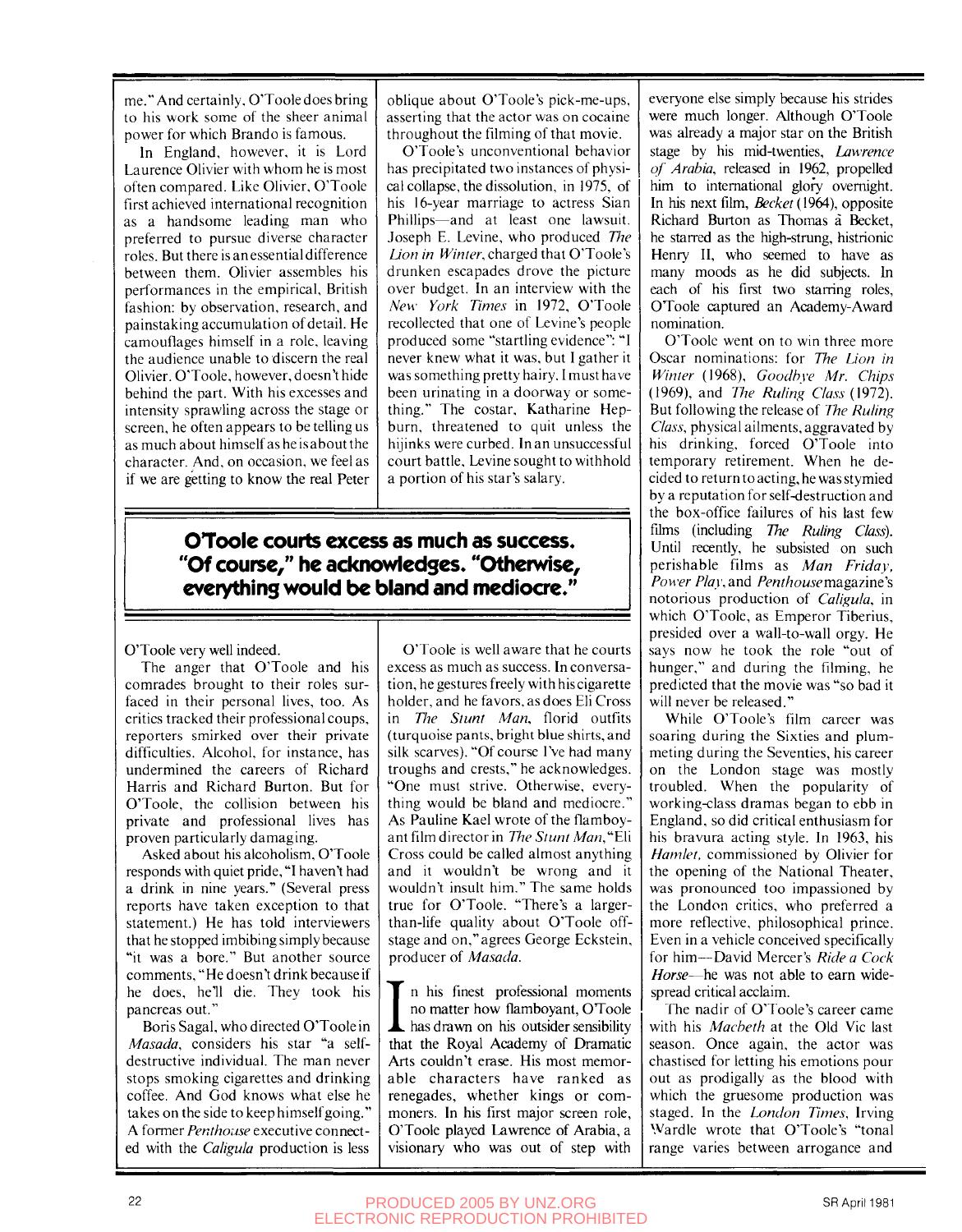

OTooIe captures the vanity, valor, and despair of General Silva in *Masada.* 

torment, allowing him no chance to show Macbeth's guile or diplomacy, let alone the unstained national hero of the first scene." When the Old Vic's artistic director Timothy West removed his name from the production, O'Toole's ignominy was complete.

Mention of *Macbeth* still touches a nerve in O'Toole. "Feet-of-clay department," he says, uncomfortably.

"Each night became a process of proving myself. I do assure you that on the second or third night 1 could have done without it. But you see I had got it very wrong and I had to get it right."

Even in that humiliating hourupon the stage, O'Toole proved himself unpredictable: London audiences flocked to see the show. Its limited run was a sell-out, and the show eventually eliminated a \$500,000 deficit at the Old Vic. It was a most unorthodox—and thus, for O'Toole, most appropriate—sign that a comeback was underway.

Sked if there isn't a remark-<br>able overlap between himself<br>O'Toole gives a standard answer: Of sked if there isn't a remarkable overlap between himself and the characters he plays, course, it helps if you can find somethingof yourself in a role, but for him, it's an unconscious process. Still, it isn't hard to see this world-weary actor through the world-weary souls he portrays in *The Stunt Man* and *Masada.* Like Eli Cross, the swaggering film director he plays in *The Stunt Man,* O'Toole revels in unorthodox behavior. Like O'Toole, Cross is a grinning, sardonic Mardi Gras float, an outsized creature who uses theatricality to his advantage.

In *Masada,* an otherwise workmanlike TV movie, O'Toole displays true stature as General Silva, capturing the vanity, valor, and private despair of the character. He also demonstrates a poignant affinity for Silva's frailties: Saddled with irrational orders from Rome, the general turns to drink, and when his servant hands him an unsolicited glass of wine, O'Toole as Silva responds, "Is the need that obvious that you can read it in my face?"

Mad Merlin that he is, O'Toole is transforming his personal difficulties into professional triumphs. Whatever his claims, the residual effects of his drinking habits are evident. His face bears the burden of numerous nights spent with Madame Bottle; his oncehearty frame now looks spidery; he moves with the loose-limbed mobility of a marionette. And yet, even as he appears to be aging prematurely, he is forging an entirely new career out of the damage he has done to himself. This seems appropriate. After all, Peter O'Toole's best role has always been Peter O'Toole.

SR April 1981 **23** PRODUCED 2005 BY UNZ.ORG ELECTRONIC REPRODUCTION PROHIBITED